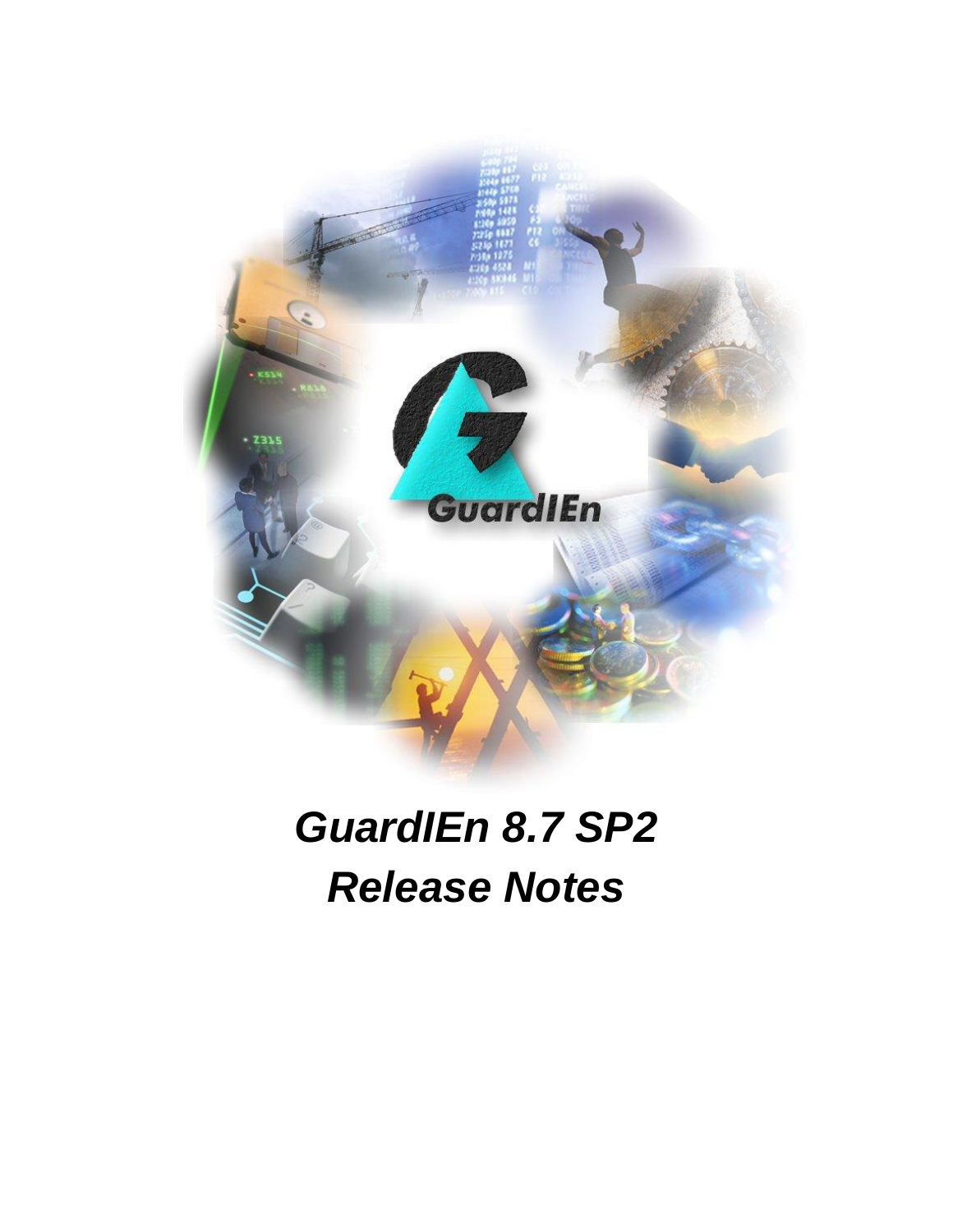# **CONTENTS**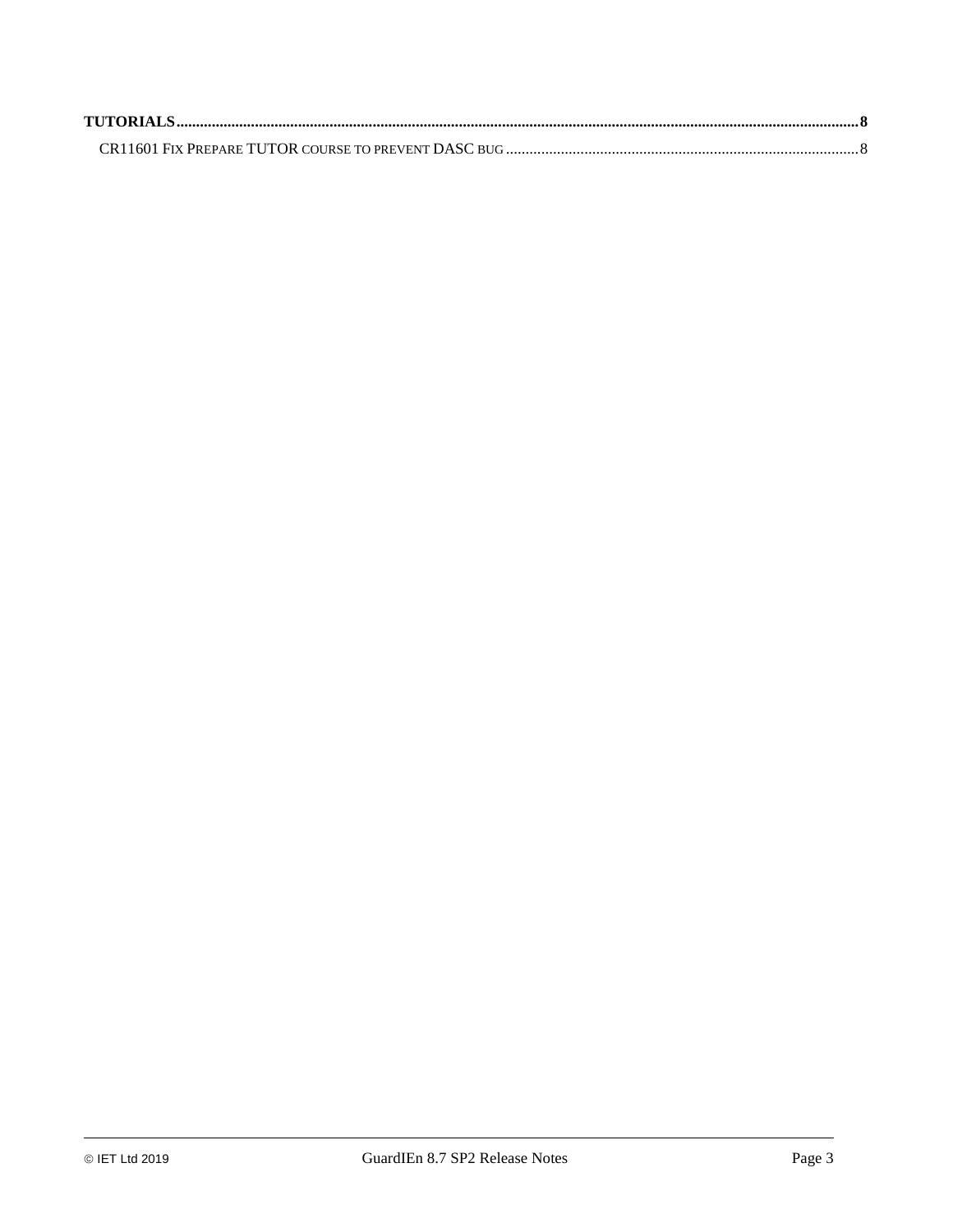# <span id="page-3-0"></span>**Introduction**

Changes marked with a '\*\*' indicate fixes to high severity issues and it is highly recommended that the service pack is installed if you are likely to be affected by these issues.

Changes marked with a '\*' indicates fixes to medium severity issues or a change in behaviour and again it is recommended that the service pack is installed if this issue is likely to affect you.

# <span id="page-3-1"></span>**GuardIEn General**

# <span id="page-3-2"></span>*CR11576 List Deliverable*

List Deliverable does not return any data when you select a single deliverable type and sort on code

#### <span id="page-3-3"></span>*CR11588 Impact Wizard Add Optional Attribute*

The impact wizard does not flag for regeneration action blocks that contain a persistent view of adding an optional attribute to an entity type that is used in persistent views. The action block and its callers should be flagged for regeneration.

#### <span id="page-3-4"></span>*CR11592 Deliverable Usage Looping*

Deliverable Usage can loop in certain circumstances when performing a complete upward calling chain and more than 9999 rows are in the results set.

#### <span id="page-3-5"></span>*CR11598 WebCR SU/DU URL Parms*

WebCR now supports additional URL parameters to open a DU/SU. See the WebCR documentation on URL parameters for details.

#### <span id="page-3-6"></span>*CR11602 WebCR Java 9, 10 and 11 Support*

WebCR now supports Java 9, 10 and 11, either 32 bit or 64 bit.

#### <span id="page-3-7"></span>*CR11605 Require Password Change*

The user can be required to change their GuardIEn password by setting the following system parameters:

1) The audit logging of password changes must be enabled, either by auditing all tables or 'by table' and auditing of 'Change Password'.

2) Create a system parameter with a code of PWDCHDAY and a numeric value of the number of days that the password is valid for, for example 90.

3) Optionally create a system parameter with a code of PWDCHWRN and a numeric value of the number of days before the password expires after which a warning is issued to the user that their password will expire in n days, for example 7.

#### <span id="page-3-8"></span>*CR11611 CBD Usage Upward Calling Chain*

When performing a complete upward calling chain function in OL+ or Usage Across Models in CBD mode, the full chain may not be returned when the CBDUPSTY project property is set to I

#### <span id="page-3-9"></span>*CR11612 GuardIEn Select Server updating of commcfg.properties*

The Select Server utility no longer updates commcfg.properties since GuardIEn Studio now has its own Select Server utility

## <span id="page-3-10"></span>*CR11615 GuardIEn Change Password*

If the GuardIEn password change exit is used to change the system password (for example the MVS password), then when a new password is entered in the GuardIEn logon dialog, the Gen runtimes need to be provided with the old password to initially pass the security check when using enhanced security. A new client environment variable

GDN\_DOES\_PWD\_CHANGE should be set to a value of YES when the password change is performed by GuardIEn.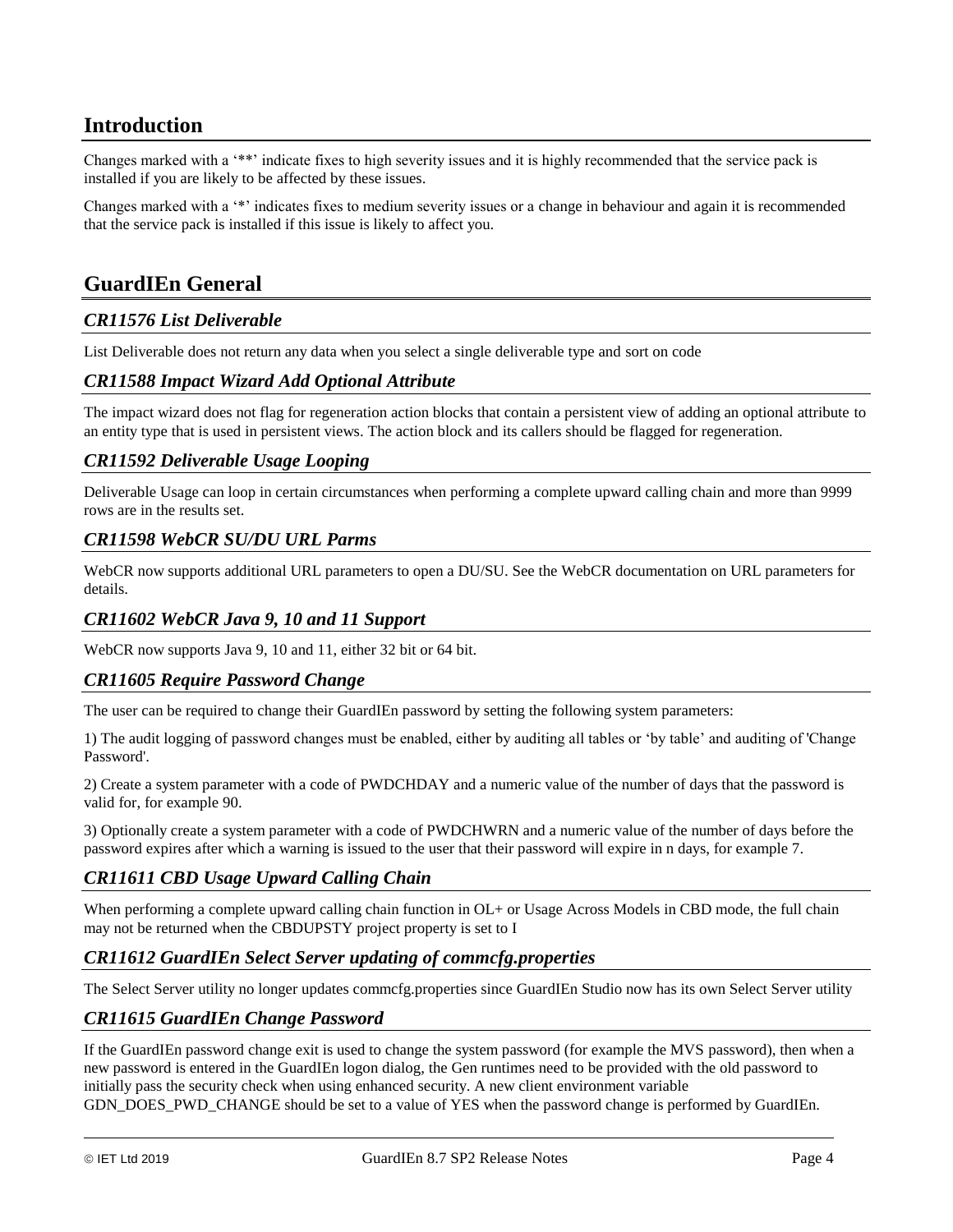Normally when passwords are changed outside of GuardIEn and security is validated by the Gen runtimes, the MVSLOGN system parameter would be set to TRUSTED and the user would just logon with their new password rather than old+new.

# <span id="page-4-0"></span>**Migration**

# <span id="page-4-1"></span>*CR11585 Linkage Name incorrect after migration*

The post-migrate check can incorrectly set the name of a linkage and associated deliverable.

#### <span id="page-4-2"></span>*CR11636 Migration Check fails when not migrating packaging*

Migration check failures occur when the project property "Migrate Packaging" is set to NO and the only change to the p-step is the load module timestamp. The check processing assumes the migration has been unsuccessful and fails the migration job even if the elements that have been selected for migration were migrated ok. With "Migrate Packaging" = NO, the migration check will now not include the load module packaging timestamp in the date comparison.

# <span id="page-4-3"></span>**System Updating**

# <span id="page-4-4"></span>*CR11553 Job Class Permitted Values*

You can restrict the job class specified for the execution of a DU/SU to a list of up to 7 values by specifying permitted values in the PUJOBCLS project property type.

#### <span id="page-4-5"></span>*\*\* CR11554 CSE to MVS Password Check*

When executing SU/DU steps on a CSE that will be implemented on MVS, the specified MVS userid and password are now validated when submitting the steps to ensure that they are correct. Previously this validation was only done when the steps executed. The validation is performed via the GDCSEJCL exit. The default exit has been provided with a mechanism to validate the userid and password via FTP. If you have a custom implementation of this exit, you will need to modify the exit to cater for the password check. Note that the default gdexit.dll has been included with this service pack so if you have a custom version of the DLL in your svr87\inqload, you will need to replace this with your custom version.

## <span id="page-4-6"></span>*CR11572 CSE->MVS Remote DB2 plan bind now supports multiple collection ids*

If you require more complex definition of the PKLIST parameter (e.g. if you need more than one collection id to be specified) then you can now use the bind options file (MVSD2OPT). To do so suffix your bind options file (MVSD2OPT) target property with the string '+PKLIST' and place your PKLIST requirements also into the bind options file as above. The default single collection id provided via the MVSD2COL target property will be suppressed for the creation of the plan bind cards as the settings located in the bind options file will be used instead. Package bind cards will remain unaffected.

## <span id="page-4-7"></span>*CR11573 CSE->MVS RI Trigger control card overrides*

A new mechanism is now available to override the standard z/OS link control cards built for RI triggers when linking load modules. By default, the INCLUDE cards are either built as static (INCLUDE APPLOAD) referencing the RIT member or dynamic (IMPORT CODE) referencing the RIT member and its load module DLL, with the information about RI trigger packaging obtained from the model being processed. Now, with target property MVSRITO (RIT Link Override) set to YES and the deliverable property RITCASC (RIT Cascade Override) activated for a specific RI trigger the standard cards can be overridden for that RI trigger, irrespective of the model packaging settings for RI triggers – useful if a site is maintaining RI trigger builds manually or via an alternative link approach.

If the RITCASC deliverable property is set to YES or YES,MEMBER then, irrespective of model packaging, the INCLUDE card for that trigger will become IMPORT CODE '<RIT member>','<RIT member>'. If RITCASC is set to YES,<RIT load module DLL>', the INCLUDE card for that trigger will become IMPORT CODE '<RIT load module DLL>','<RIT member>', irrespective of model packaging.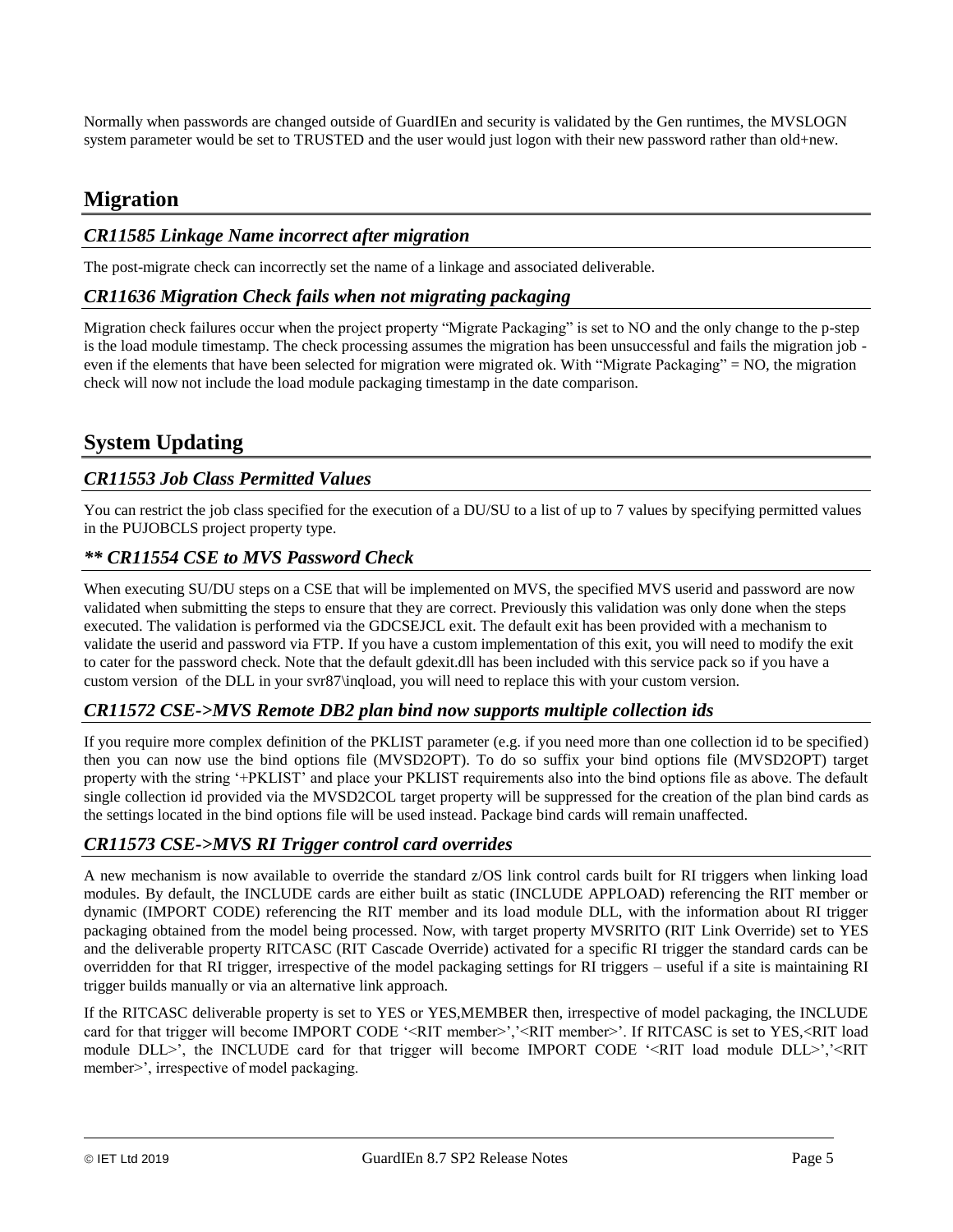# <span id="page-5-0"></span>*CR11580 CSE->MVS Remote DB2 Grant Execute on Plan Bind support*

A new mechanism is now available, as part of the remote MVS DB2 Plan bind support, to perform an additional Grant Execute if required. Activation of this request is triggered by use of a new target property, MVSD2GRT, that, when set to YES, will call a new remote procedure (GDCMBNDG) to invoke the Grant Execute request for the plan name in question. In addition, it is also possible to set the required SQLID based on the following rules:

If new target property MVSD2GRO is not set (or blank) then the SQLID will be the GuardIEn submitter's (MVS) userid.

If new target property MVSD2GRO is set to the literal 'OWNER' then the value of the existing MVSD2OWN target property is used to set the SQLID. Note that if MVSD2OWN is set to the literal '&USERID' then, consistent with existing behaviour, the GuardIEn submitter's (MVS) userid is used.

# <span id="page-5-1"></span>*CR11589 Link Step abend when using DSNULI*

When linking for DSNULI, the GuardIEn link step can abend if batch action blocks are included.

#### <span id="page-5-2"></span>*CR11595 Error completing System Update with blocked Deliverables*

After the change in 8.7.1 to not update the status beyond the BLOCKENV environment for a deliverable for a migrate, the SU complete step can now fail on attempting to update the status. If a version is beyond the BLOCKENV value for the deliverable, the SU complete step will not attempt to update the version status.

#### <span id="page-5-3"></span>*CR11616 Link cards for compatibility modules*

GuardIEn generated link-cards for compatibility modules incorrectly specify INCLUDE APPLOAD not INCLUDE REGLIB for the compatibility module.

# <span id="page-5-4"></span>*CR11620 Provision of CICS PHASEIN for CICS New Copy processing*

The ability to invoke a CICS PHASEIN instead of the default CICS NEWCOPY for delivering changed application CICS load modules via GuardIEn's CICS New Copy processing is now available for both HE and CSE sites targeting z/OS remotely. Please see the relevant System Updating steps in the online help for information on how to activate this change.

## <span id="page-5-5"></span>*CR11624 DSNULI and Additional Link*

If the LINKBT2 property is set to request an additional batch link, this is not performed when specifying DSNULI. The additional link is now performed.

## <span id="page-5-6"></span>*CR11626 Pre-migrate timestamp check*

The SPECTIME step type has been enhanced to support pre-migrate timestamp checks, i.e. on the source models for the migrate so that you can validate that all of the non-master models in the source environment have been synchronised prior to migrating to the next environment. This is achieved by specifying a source environment code in the step type parameters.

## <span id="page-5-7"></span>*CR11635 Assign 'G' role processing for deliverable types without migration rules*

If a deliverable type does not have any migration rules defined (for example OLE objects), the 'Assign G Roles' processing will now ignore this type rather than process them since it will then issue a message 'GDCW5034: could not determine which model to assign for deliverable: <deliv code>'.

## <span id="page-5-8"></span>*CR1637 Prevent version status update if not migrated*

If a system update migration does not migrate a deliverable a warning is issued (e.g. GDHW5202) to explain the cause followed by a confirmation in the form of 'GDHW5185: The following deliverables were not migrated to the destination model(s)'. However, the check still proceeds to update the version status to the post migration value. A stricter check can be performed during the update state processing to only update the status if the deliverable was included in a migration. This is enabled by setting the 'Check Migrated' (SUMIGCMP) project property to YES.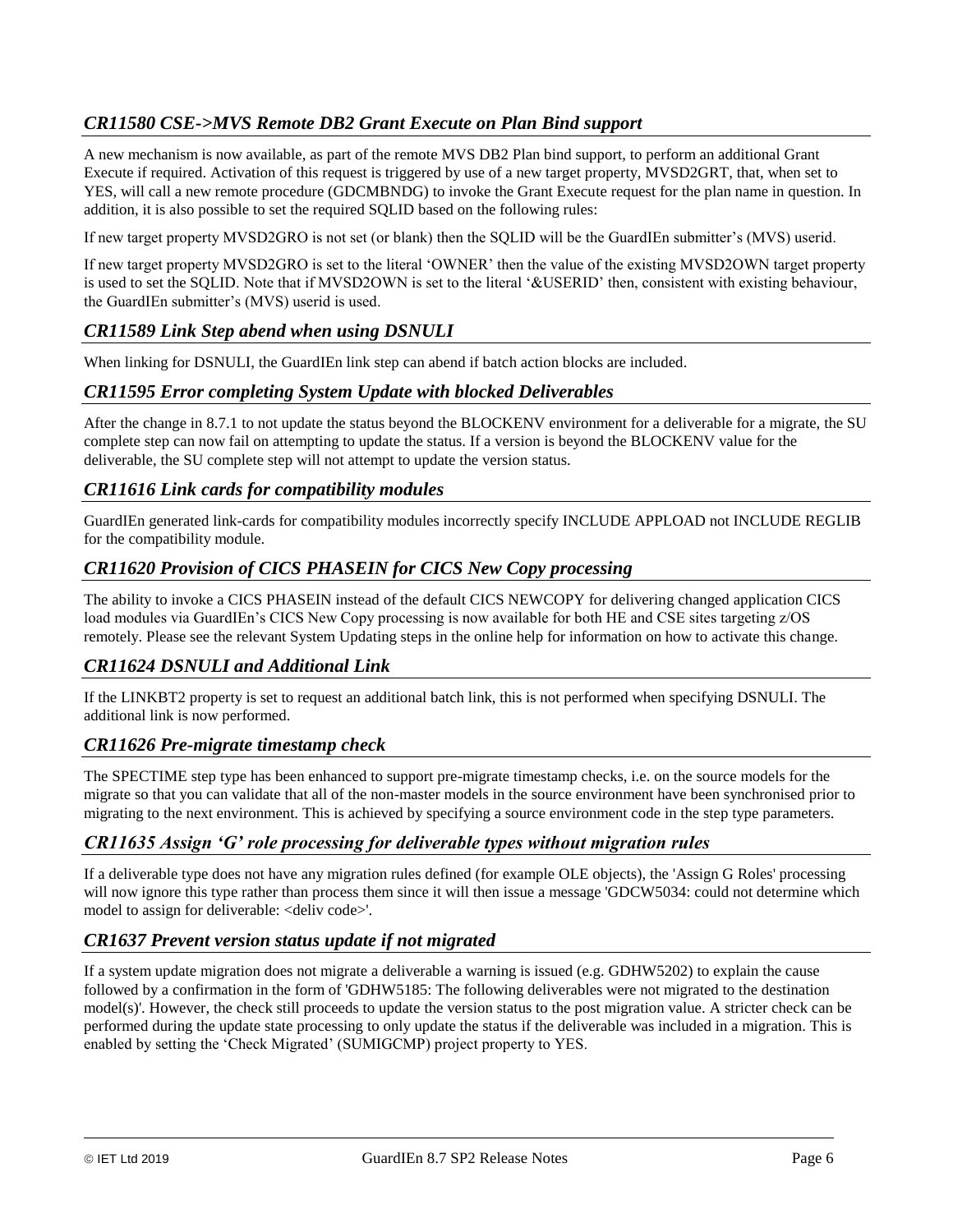# <span id="page-6-0"></span>**Upload Assistant**

# <span id="page-6-1"></span>*CR11596 Upload Assistant incorrectly requires Change Request*

If Upload Assistant is opened with a project that requires CR capture and then a model is selected which is owned by a project that does not require CR capture, the Upload Assistant still prompts for CR selection.

# <span id="page-6-2"></span>**System Administration**

#### <span id="page-6-3"></span>*CR11634 System Summary Report – CR sub-types*

The system summary report incorrectly includes the CR- sub-types in the deliverable type listing. These are now not included in the report.

# <span id="page-6-4"></span>**genIE Direct**

# <span id="page-6-5"></span>*CR11627 New CASE OF with SPACES CASE*

When using genIE Direct to add a new CASE OF COMMAND statement, if SPACES was selected as one of the items to have a CASE clause for, it would fail with an error message stating that this type (EXPSAU) was not supported.

# <span id="page-6-6"></span>**Object List+**

#### <span id="page-6-7"></span>*CR11555 Find Function*

A "Find" function has been provided in Object List+. This cycles through the results list highlighting rows where the name matches the search value.

# <span id="page-6-8"></span>**VerifIEr**

## <span id="page-6-9"></span>*CR11606 Batch Execute VerifIEr Checks*

VerifIEr checks can be executed via the command line / batch job using a parameters file to scope the check types and objects to be checked. Consult the Background Jobs manual for details.

#### <span id="page-6-10"></span>*CR11607 Toolset plug-in to highlight changed objects*

A new 'Highlight objects changed since update' checkbox is available in the VerifIEr plug-in. This can be ticked which means that action blocks and procedure steps modified since the last update of the model to the encyclopaedia (or checkout if no update has been performed) are highlighted. This makes it very easy to check the changed objects, especially prior to an update of the model to the encyclopaedia.

#### <span id="page-6-11"></span>*CR11628 New Checks*

#### <span id="page-6-12"></span>**IET166 Selection Character test**

If a listbox selection character is tested for "\*" it should also be tested for "+"